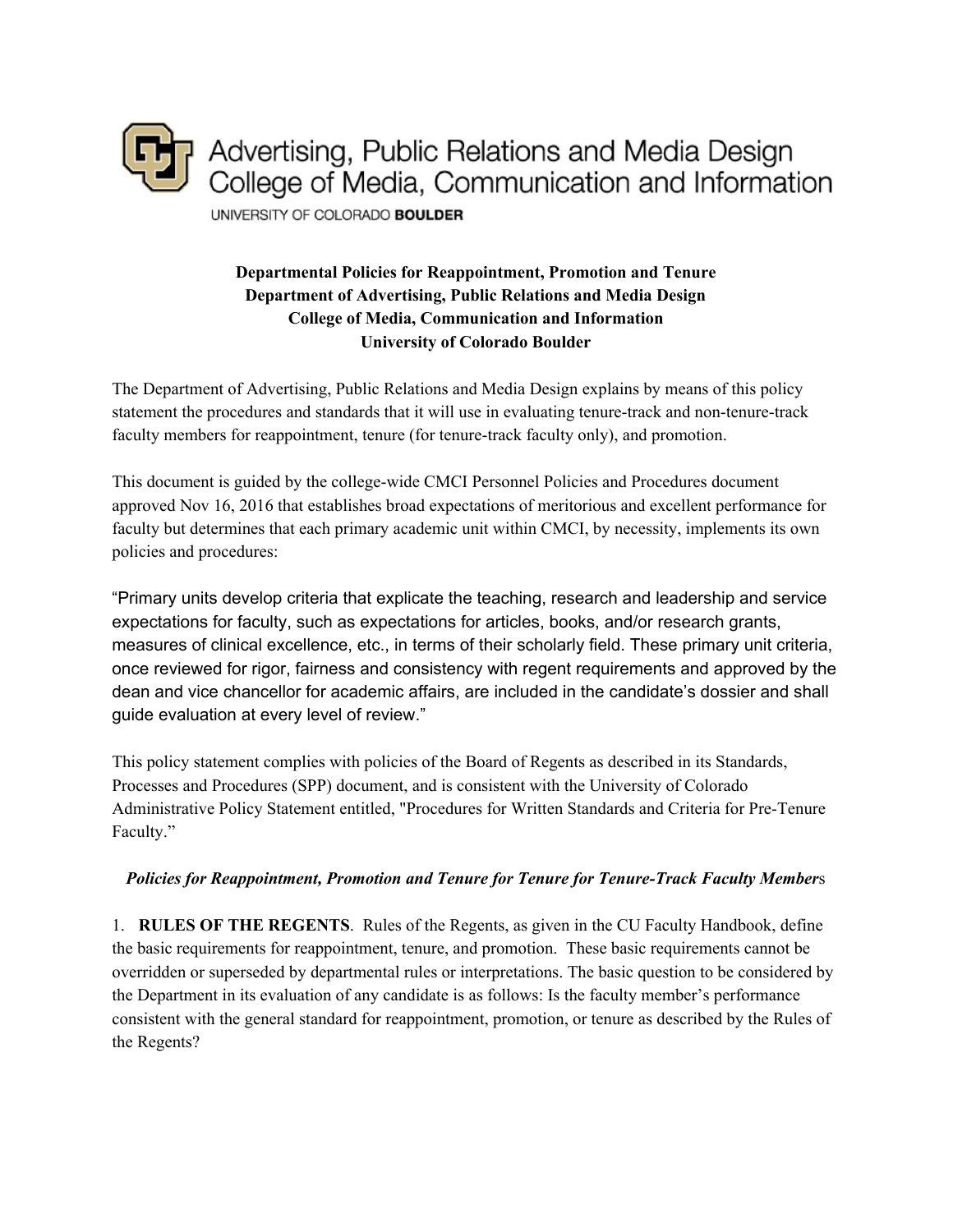Reappointment. For initial reappointment, a faculty member is expected to have begun a promising research program. The University requires comprehensive review at the end of the last appointment prior to a mandatory tenure decision. According to the Rules of the Regents, the comprehensive review involves full consideration of all credentials and can, if negative, result in the rejection of a faculty member for renewal of appointment. The question to be considered by the Department and by administrative review committees for the comprehensive review is whether or not the candidate is making satisfactory progress toward tenure.

Promotion and Tenure. According to the Faculty Handbook, the award of tenure, which is typically concurrent with promotion to associate professor, requires that a faculty member be able to demonstrate "excellence" in either teaching or research/creative work and "meritorious" achievement in the other category, plus meritorious service [\(https://www.cu.edu/ope/aps/1022](https://www.cu.edu/ope/aps/1022)) Promotion to the rank of associate professor requires according to the resolution adopted at the February 17, 1994 Board of Regents meeting, that "Associate Professors should have the terminal degree appropriate to their field or its equivalent, considerable successful teaching experience, and increasing accomplishment in research, scholarship/creative activity or clinical service/professional practice, as articulated in the primary unit criteria."

Every fifth after year tenure is granted, faculty members undergo a post-tenure review. The purpose is to (1) facilitate continued faculty development consistent with the academic needs and goals of the university and the most effective use of institutional resources and (2) to ensure professional accountability to the university community, the Board of Regents, and to the public ( <http://www.colorado.edu/facultyaffairs/career-milestones/post-tenure-review>) This review takes into consideration a faculty member's performance in teaching, research and creative work (http://www.colorado.edu/facultyaffairs/atoz/ofaindex.html) (faculty performance rating form).

Promotion to the rank of full professor requires according to the resolution adopted at the February 17, 1994 Board of Regents meeting, that Professors should have the terminal degree appropriate to their field or its equivalent and (a) "a record that, taken as a whole," is judged to be excellent; (b) a record of significant contribution to both graduate and undergraduate education, unless individual or departmental circumstances can be shown to require a greater emphasis, or singular focus, on one or the other; and (c) a record since receiving tenure and promotion to associate professor, that indicate substantial significant, and continued growth, development, and accomplishment in teaching, research, scholarship or creative work or service.

The purpose of departmental evaluation is to apply the general standards of performance in teaching, research, and service to the subdisciplines that are represented within the Department of Advertising, Public Relations and Media Design.

2. **ALLOCATION OF EFFORT.** Each faculty member has a specific allocation of effort to teaching, research, and service. The standard allocation for the Department for tenure-track faculty is 40% teaching, 40% research and 20% service. The allocation of effort will be considered to apply as an average over the months of any given academic year. This allocation will be assumed to apply unless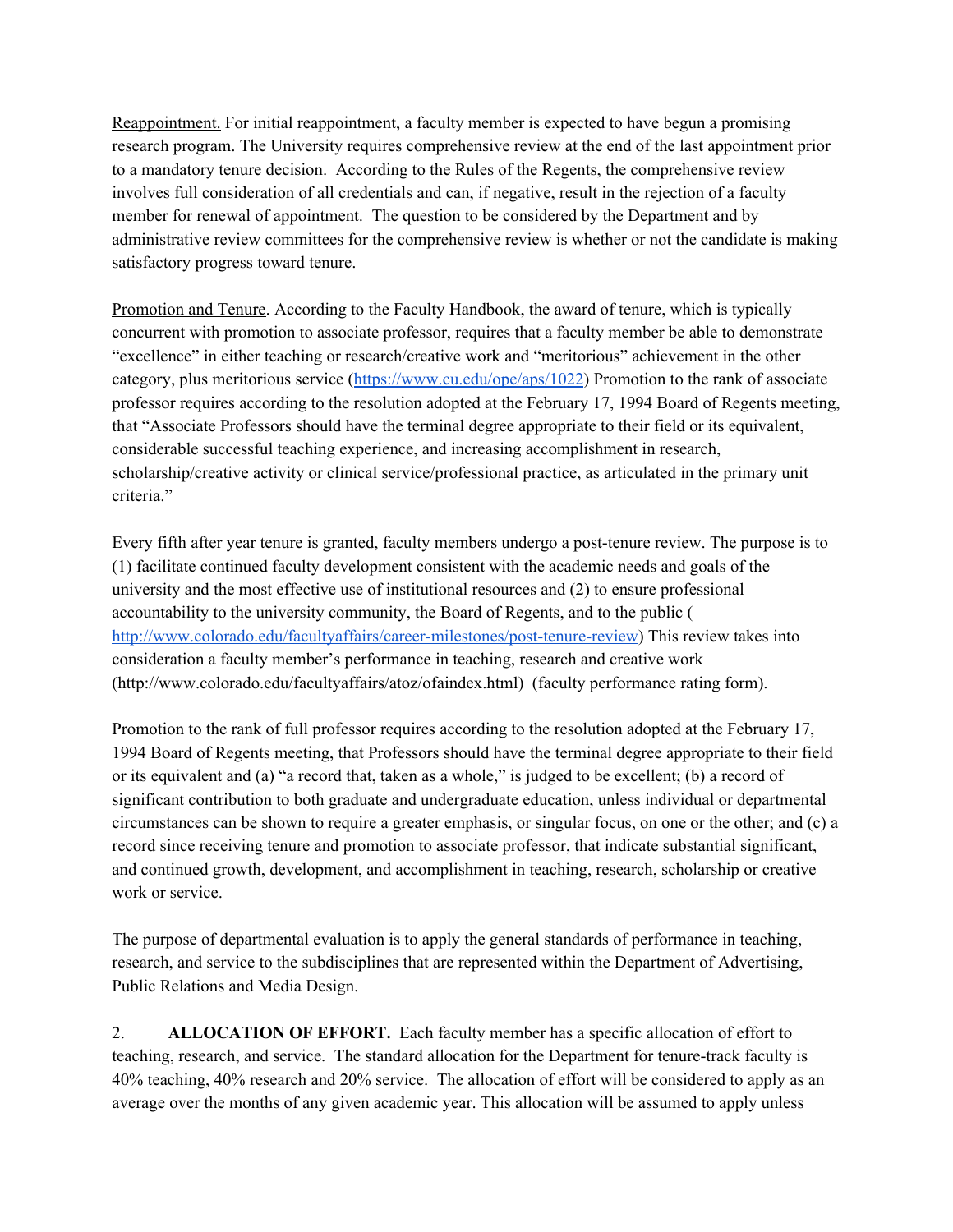specific, formal agreements are made to the contrary with the concurrence of the dean and in consultation with faculty leadership.

3. **PERFORMANCE.** The following factors are considered in evaluating the candidate's annual performance, as well as qualifications for tenure and promotion.

## **I. Evaluation of Research**

The Department participates in the research mission of the university. Achievement in research is an important component of the Department's evaluation of faculty members who are under review for reappointment, promotion, or tenure. Faculty members are expected to excel in their intellectual contributions to the academy and/or to professional practice. As such their work is expected to lead to a new understanding or appreciation of advertising, public relations and media design. All faculty members are expected to continue throughout their careers to contribute to the academic mission of the department using their distinctive academic strengths. All scholarship should contribute to an individual's personal development as a scholar through the reinforcement of a coherent and substantial body of work, as well as contributing to a national reputation for the Department. Beyond the record of publications, presentations and related activities, the review process also includes an assessment of an individual's intellectual development, which includes the strength of an emerging and/or growing coherent body of work, the frequency and regularity of scholarship activities, and the individual's reputation in the field. As a means of facilitating the evaluation, faculty members should maintain a record of their research activity.

Promotion decisions will be based on criteria, standards and evidence as defined in the university Faculty Handbook [\(https://www.cu.edu/ope/aps/1022\)](https://www.cu.edu/ope/aps/1022)). Criteria" refers to the specific dimensions of teaching, research or creative work, and service listed in this document and university documents. "Standards" refers to the level of performance, which will be determined to be (a) not meritorious, (b) meritorious or (c) excellent.

Measures to Assess Research: Publication is an important criterion for departmental evaluation of research. According to the Faculty Handbook, the primary evidence of scholarship is peer-reviewed journal articles and recognition by other scholars of the candidates' research and publication records. More specifically, the candidates may present evidence in such areas as:

- · Refereed journal articles
- · Analytical, critical and interpretive books
- · Book chapters breaking new ground and advancing new concepts
- · Articles, reviews, research reports and commentaries in respected professional publications,

particularly articles advancing the knowledge of the profession

- · Monographs
- · Peer-reviewed online books and journal articles

· Textbooks breaking new ground and successfully advancing concepts and ideas that transcend ordinary instructional material

- · Published reports and studies for governmental agencies and non-governmental organizations
- · Encyclopedia entries
- · Review of scholarly works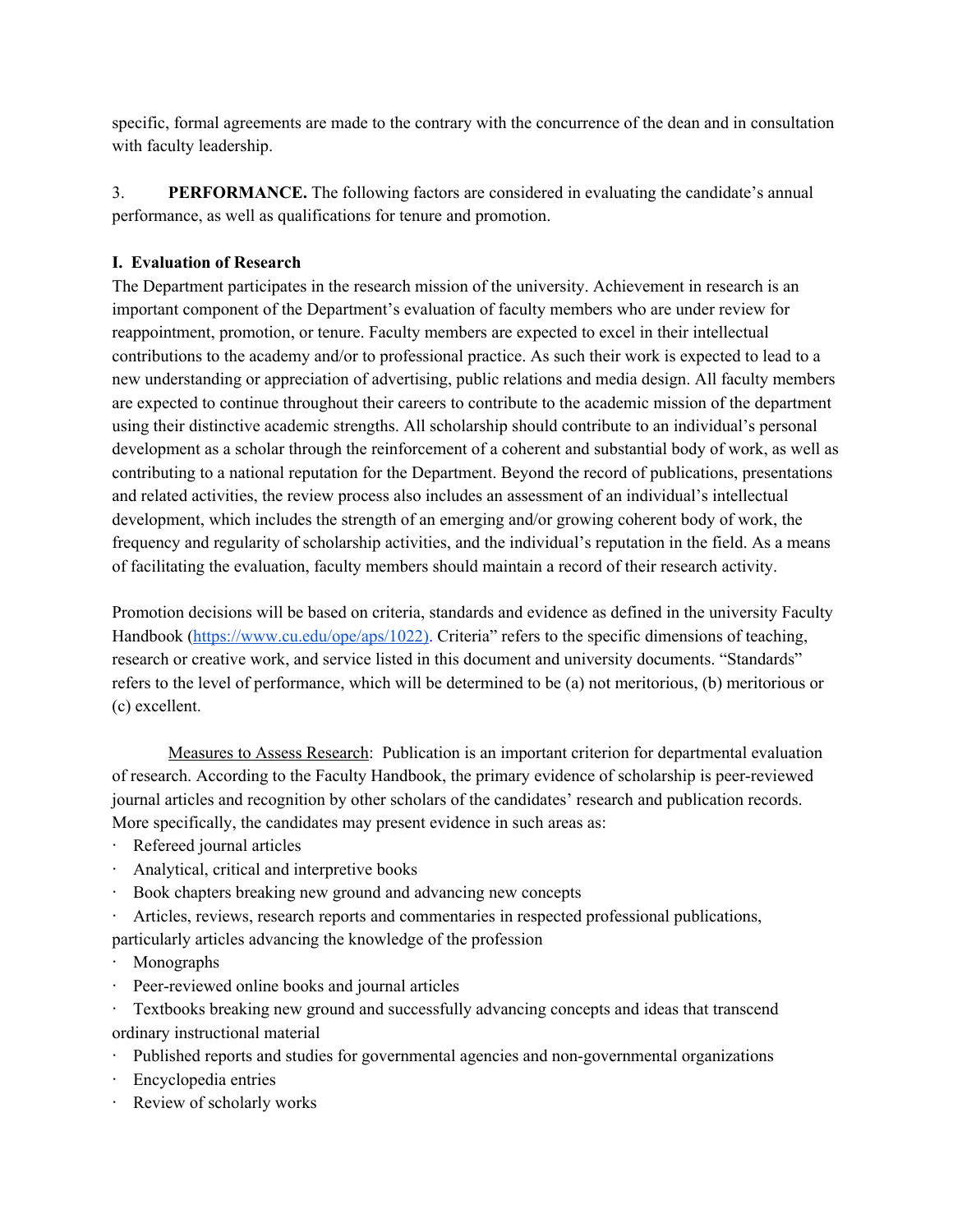- · Invited lectures and presentations in symposia, conferences and professional meetings
- · Scholar-in-residence programs
- · Competitive research awards and grants
- Refereed conference papers

Criteria for Research. Scholarship will be evaluated based on judgment by peers and taking into account the publications' and organizations' reputations. Although quality of scholarship takes precedence over quantity, the amount of work produced cannot be ignored. It is easier to count than judge, but the Department does both, attempting to determine if the work represents meritorious or excellent performance. Both quality and quantity are important factors in distinguishing between meritorious and excellent.

Some weighting is standard in academic circles. In general:

- · Books rank higher than textbooks.
- · Textbooks presenting new concepts carry more weight than monographs
- · Refereed monographs are more significant than refereed articles.
- · Refereed articles are more significant than work in non-refereed journals.
- · Publications scholarship is more important than papers presented at scholarly meetings.
- · Published works are more important than working papers, works in process or works in production.
- · Single authorship is more important than joint authorship. Joint authorship is welcome, of course, but it should be balanced by single-authored publications.

· In terms of venue, international is more important than national, and national is more important that regional or local, although these determinations should be moderated by considerations of the reputation of the publication or organization.

Indicators of Research Performance. A record of excellence in research requires publications that are high quality with the number of published pieces being one that merits a judgment of outstanding by Department peers and outside reviewers. Generally, a meritorious research record is one that includes a good number of publications but either fewer than is expected for a judgment of excellence or where outlets may be less prominent or the candidate may be second or third author in a large proportion of pieces. A record of below meritorious in research involves either scholarship that has clear limitations and/or a small number of publications.

The following factors are considered in evaluating the candidate's research as meritorious:

- · Does the candidate's work contribute to society's understanding of the discipline?
- · For scholarship in professional areas, does the work improve professional practice?
- · Does the scholarship bring recognition to the department and university?
- · Is the work judged significant by experts in the fields as evidenced by publication in respected journals and by external reference letters?
- · Has the candidate demonstrated independence as a researcher?
- · Has the work been regular and continuous?
- · Has the work been organized, focused and systematic?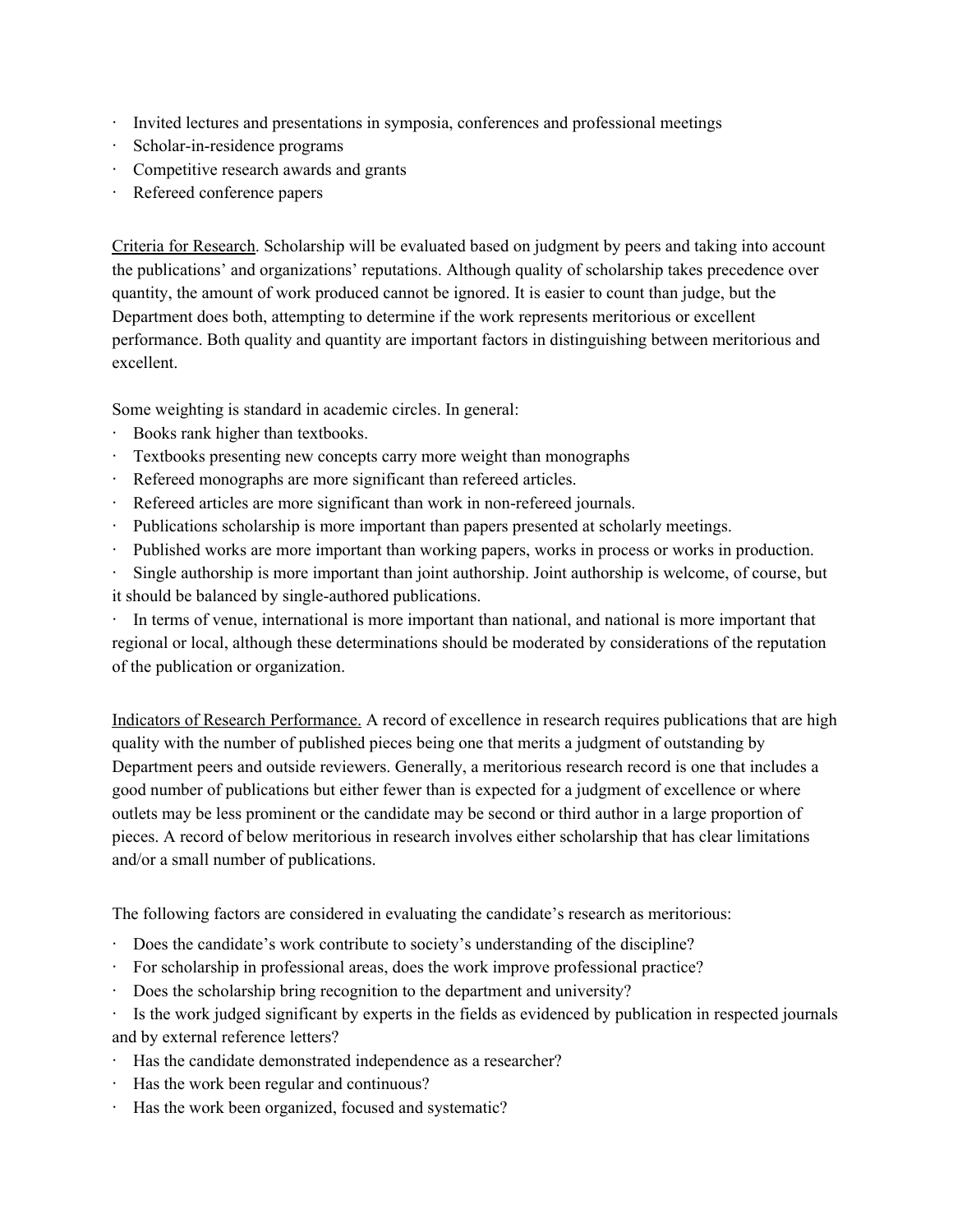· Has the candidate participated in team or group-based research that bring visibility and respect to the department, college or discipline?

- · Is the work original?
- · What is the quality of the publication and nature of the review process?

Candidates whose work represents excellence in performance will have a research record that moves beyond the standards of meritorious performance and represents advanced research leading to national/international recognition of the faculty member. Scholarship meeting the excellence standards will be recognized as contributing to the candidate's recognition as a national or international expert or leader in an area or discipline. Other indications of excellence in research may include answers to such questions as:

· Has the work had a significant impact on the field or discipline?

· In the list of relevant weighting standards, is more of the scholarship in the higher ranked categories?

Has the candidate established a leadership role in research through mentoring, collaboration or team-based research?

### **II. Evaluation of Creative Work**

Whether a faculty member is pursuing research, creative work, or both, the work is expected to be highly regarded nationally. In the case of creative work, editors, art and design juries, and other reviewers typically review and approve any piece of work before it is published, exhibited, or otherwise publicly distributed. Accordingly, participation in respected, national or international venues for creative work are considered peer-reviewed in a way that is analogous to the peer review of scholarly journals. The quality and quantity of the work are judged together, although quality is more important than quantity.

Measures to Assess Creative Work. Original creative work includes various imaginative and innovative contributions that can have artistic, social, and economic value. Having a clear and consistent focus of creative work makes it more likely that faculty members will achieve their goals and make substantive contributions to their fields. Productivity should be evaluated in the context of norms for original creative works in specific fields. Candidates should have well-received works of which he/she is the primary creator or author. Creative work can take a variety of forms:

- · Juried competitions for publication, performance, or exhibition
- · Invitation or commission for an original work from respected individuals or organizations
- · Documentation of significant, distinctive, and developing achievement in creative work
- · Creativity awards and/or other special recognition
- · Papers presented at discipline-appropriate scholarly conferences accepted through a peer review process

· Creative activities relevant to a certain field, as deemed appropriate by the department head and senior faculty in the academic department

- · Creative activity funded/grants
- · Books
- · Text books
- · Edited book chapters
- · Reviews in discipline-appropriate scholarly journals
- · Reviews and articles related to the appropriate discipline in publication for a non-academic audience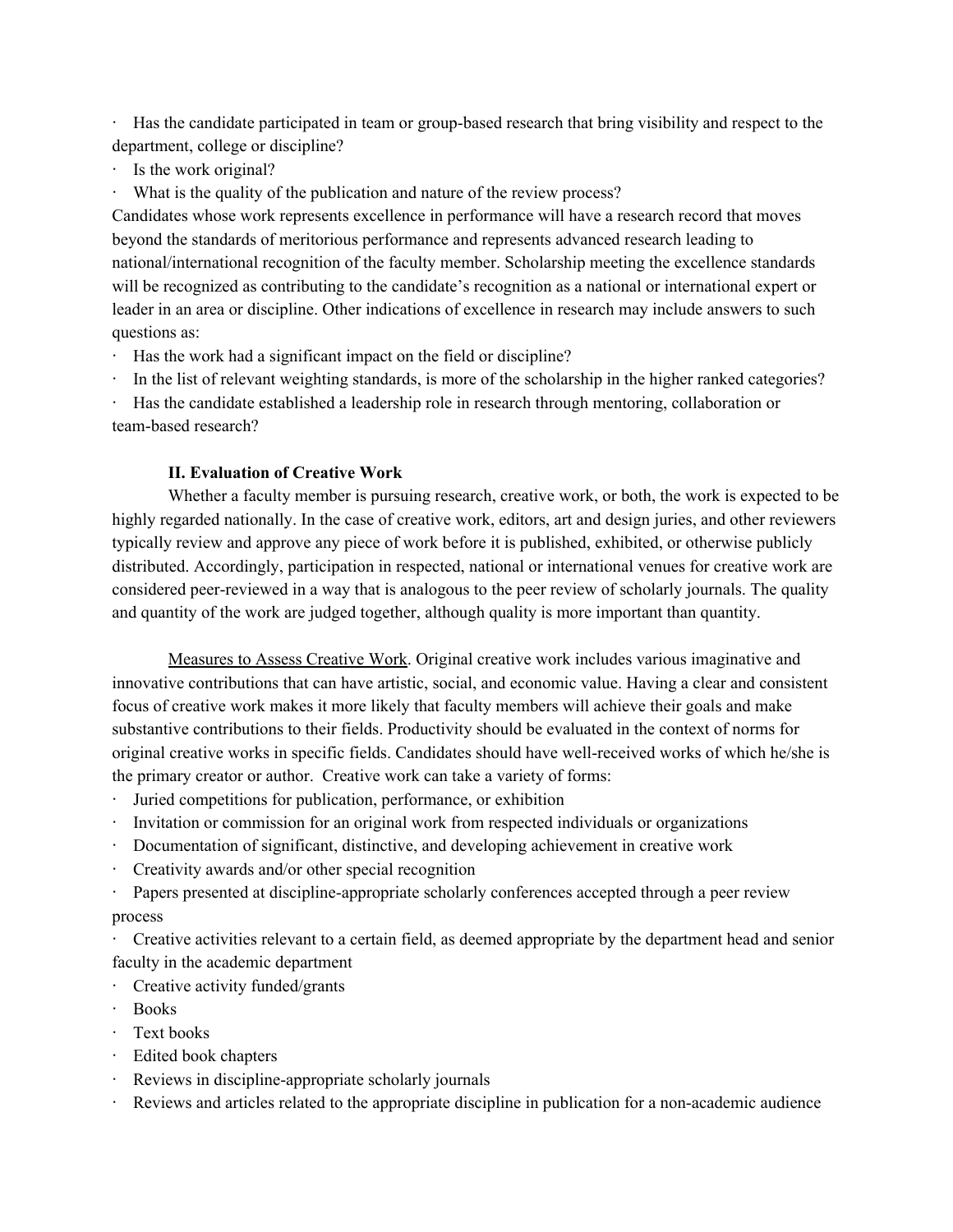Criteria for Creative Work. A candidate should demonstrate an emerging national reputation in his or her field by means of a sustained record of high-quality juried exhibitions, publications, or work distributed in another medium. The expected number of exhibitions, publications, and work distributed in other media will vary greatly depending on the candidate's medium, the scale and complexity of the work, and the costs involved in production, distribution, and exhibition. In general:

The scope of a publication or an exhibition influences how the work will be judged. National and international publications or exhibitions are considered more significant that regional or state publications or exhibitions.

· The acceptance rate of a publication or venue status of an exhibition, such as the reputation of the venue (festival, exhibition, publication, etc.), acceptance standards, audience, reviews, awards, collections, competitions, gallery affiliations, et al, influence how the work will be judged.

The citations and recognition of works, such as awards or reviews, influence how the work will be judged. Recognitions and awards will be judged in a similar manner to the scope of the work.

Solo work is considered more significant than collaborative work.

· In the case of collaborative work, the candidate's contribution to a work or exhibition will impact how the work will be judged. If the work is not solo-authored or created, then percentage of contribution will be considered.

· For creative works, the length of time and labor involved, as well as the production and distribution costs will be considered when assessing productivity.

Juried or peer-reviewed works will weigh more significantly than invited works.

The extent and scope to which a candidate's work has achieved a national/international reputation will be considered.

Should an applicant include a book, the reputation of the publishing house, type of audience, quality of reviews, and awards will be considered. Vanity press and/or self-published books are not considered toward promotion.

· Textbooks will be considered in the event that the text makes a significant and impactful contribution to a body of knowledge.

Indicators of Creative Work Performance. The evaluation of creative work is based on the visibility, productivity, scope, depth, and quality of the candidate's work. Overall, the effort is to be evaluated in terms of its scope and judgment by professional peers. The organizations' and publications' reputations and consequent competitiveness in accepting work, as well as reviews and reactions to the work, will be taken into account. Professional peer review is accomplished through methods as a review panel or an editorial process. A record of excellence requires a body of creative work that is openly available, of high quality and significance, demonstrates an evolution of ideas and artistic development, and must be recognized within his or her field. Creative work may be deemed meritorious if it represents the active pursuit of an organized and focused body of work that meets the standards below. A record of below meritorious in creative work involves work that has clear limitations in terms of quality, visibility, and sustainability.

In general, the following factors are considered in evaluating the candidate's research as meritorious:

· Does the work break new ground or successfully advance state-of-the art concepts, ideas and approaches that transcend ordinary professional practices?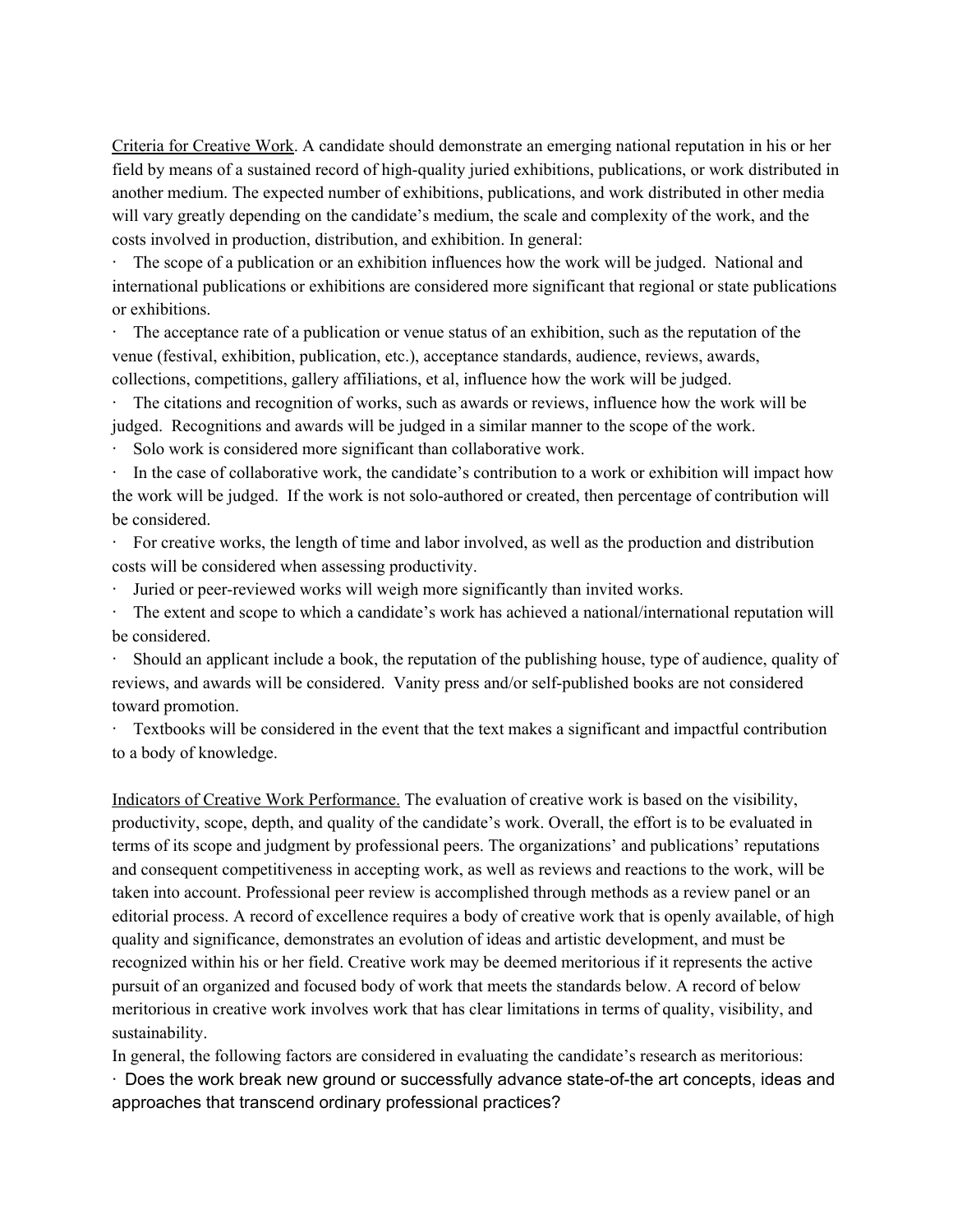· Has the work been published, juried or competitively recognized?

· Evaluation of these works should consider not only the competitiveness of the forum, but also critical reaction to the work and reputation or standing of the individuals making these judgements.

· What is the quality of the exhibitions, publications, or distribution in another medium and what is the nature of the review process?

- · Has the candidate's creative work demonstrably enhanced his or her teaching and service?
- · Does the creative work bring recognition to the department and university?
- · Has the creative work been regular and continuous?
- · Does the creative work demonstrate growth over a period of time?

Creative work shall be deemed excellent if it moves beyond the standards of meritorious performance. It should represent advancements in the field. In these ways, the work should lead to national or international recognition of the faculty member. Other indicators might be determined by asking such questions as:

· Has the candidates work been significant within his or her field?

- · Has the work been organized, focused and systematic?
- · In the list of relevant weighting standards, is more of the creative work in the higher ranked categories?

· Has the candidate established a leadership role in creative work through mentoring and collaboration?

## **III. Evaluation of Teaching**

The question to be considered by the Department in its evaluation of teaching is as follows: Is the faculty member's demonstrated performance in teaching consistent with the general standard for reappointment, promotion, or tenure as described by the Rules of Regents? Faculty should create a file that will contain their written records pertaining to teaching. The file will be used as evidence in the evaluation of teaching.

Measures to Assess Teaching. No single measure of effectiveness in teaching will be the sole basis of judgment by the Department. Beyond formal classroom instruction, the following criteria will be used by the Department in its evaluation of teaching: advising services students, independent study or independent research projects and activities promoting faculty-student interaction. In addition, a faculty member may submit, or the Department may consider at its own initiative, other evidence of teaching performance that seem appropriate for a particular individual.

The following are examples of multiple measures of teaching that are considered in evaluating a candidate's overall teaching performance. These items represent a complication of indicators that can be found in the Faculty Handbook:

- Faculty course questionnaire scores from all classes
- Statements of teaching philosophy or self-evaluation of teaching including descriptions of the development or improvement of coursework
- · Peer and self-evaluation of classroom instruction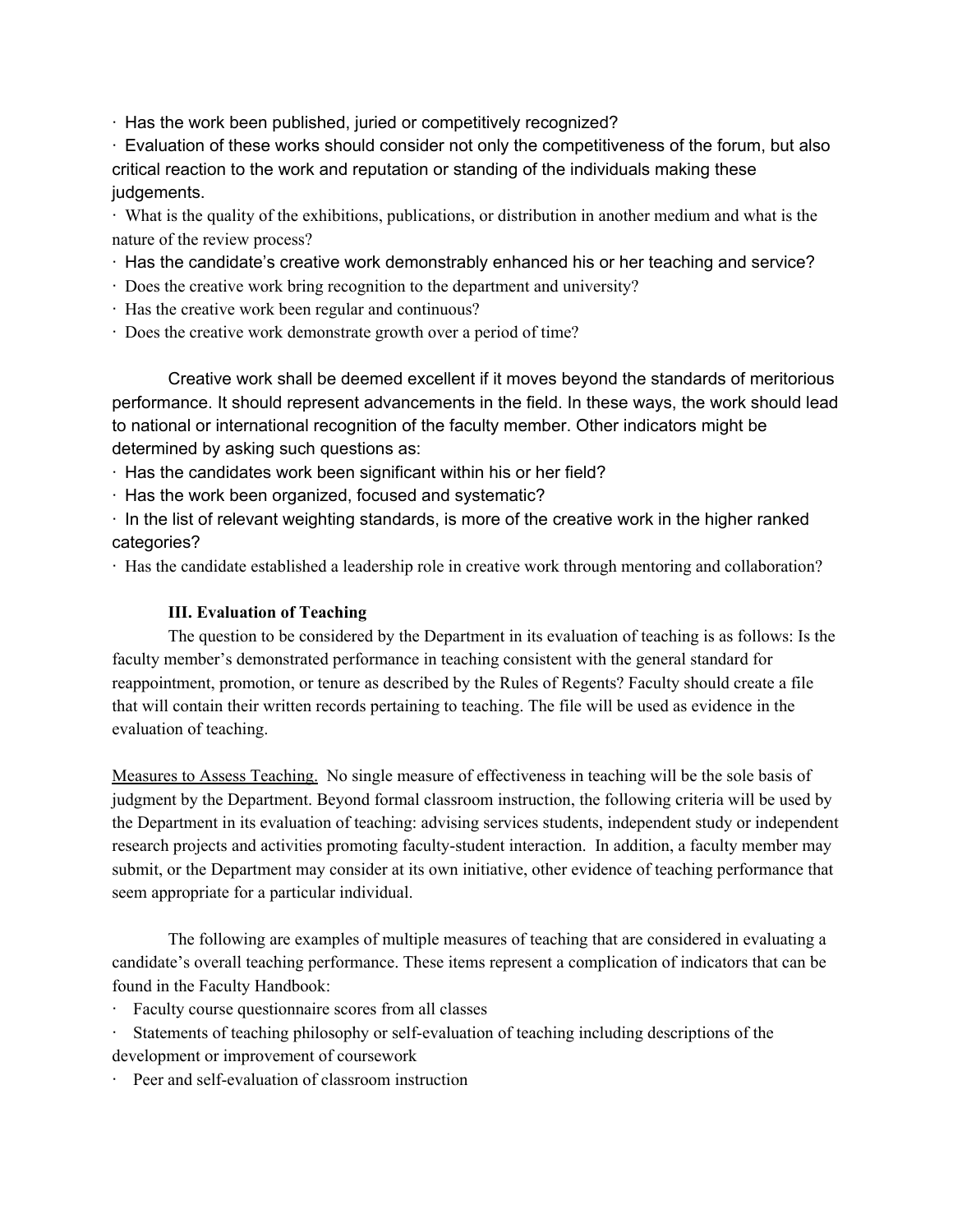· Examples of course outlines, syllabuses, examinations and other items that indicate the nature of instruction

- · Student letters solicited in an unbiased manner
- · Contributions to curriculum development
- · Evaluating teaching and curriculum practices outside the department and at other universities
- · Innovations in teaching
- · Publications that make substantive and innovative contributions to teaching
- · Refereed journal articles on teaching
- · Nomination for and receipt of teaching awards and other outstanding accomplishments in instruction
- · Grants received for teaching innovation
- · Mentoring of junior faculty members on teaching
- · Evaluating faculty teaching in the department or outside
- · Helping colleagues document their teaching as part of the promotion process
- · Student advising
- · Undergraduate, graduate and individualized instruction
- · Supervision of theses and dissertations, and professional projects
- · Work with the Undergraduate Research Opportunities Program (UROP), and/or the Graduate Teacher Program
- Student wards at national competitions
- Internship or job placement of students

Indicators of Teaching Performance. In general, a meritorious teaching record is one that evidences strong, competent classroom teaching as well as reasonable involvement with mentoring of students. Less than meritorious teaching is made evident through a record of weak student evaluations, problematic student letters, and peer observations, especially when paired with inattention to addressing areas of teaching weakness. Two questions may serve as a general guideline in such evaluations:

- · Has the candidate's teaching progressed over time?
- · Has the candidate taken steps to improve teaching?

A record of excellence in teaching involves receipt of university or professional awards in teaching, publication of pedagogy scholarship, or implementation of innovative efforts in addition to a record of strong classroom teaching and mentoring.

#### **IV. Evaluation of Service**

The Department recognizes the importance of providing service in all fields and levels of expertise represented on the faculty. Evaluation of service can extend well beyond the Department to include the candidate's work on campus committees, college committees, or in professional societies. Criteria related to service also include the extent of editorial and reviewing for professional journals or professional societies, or professional services to the nation, the state, the public, or internationally. Service is generally evaluated on the basis of its significance, quality, its success, as well as the faculty member's dedication to it. Evidence related to service will consist of a description of the service and of its duration and significance. This information should be compiled on a continuous basis by candidates for promotion, reappointment, or tenure.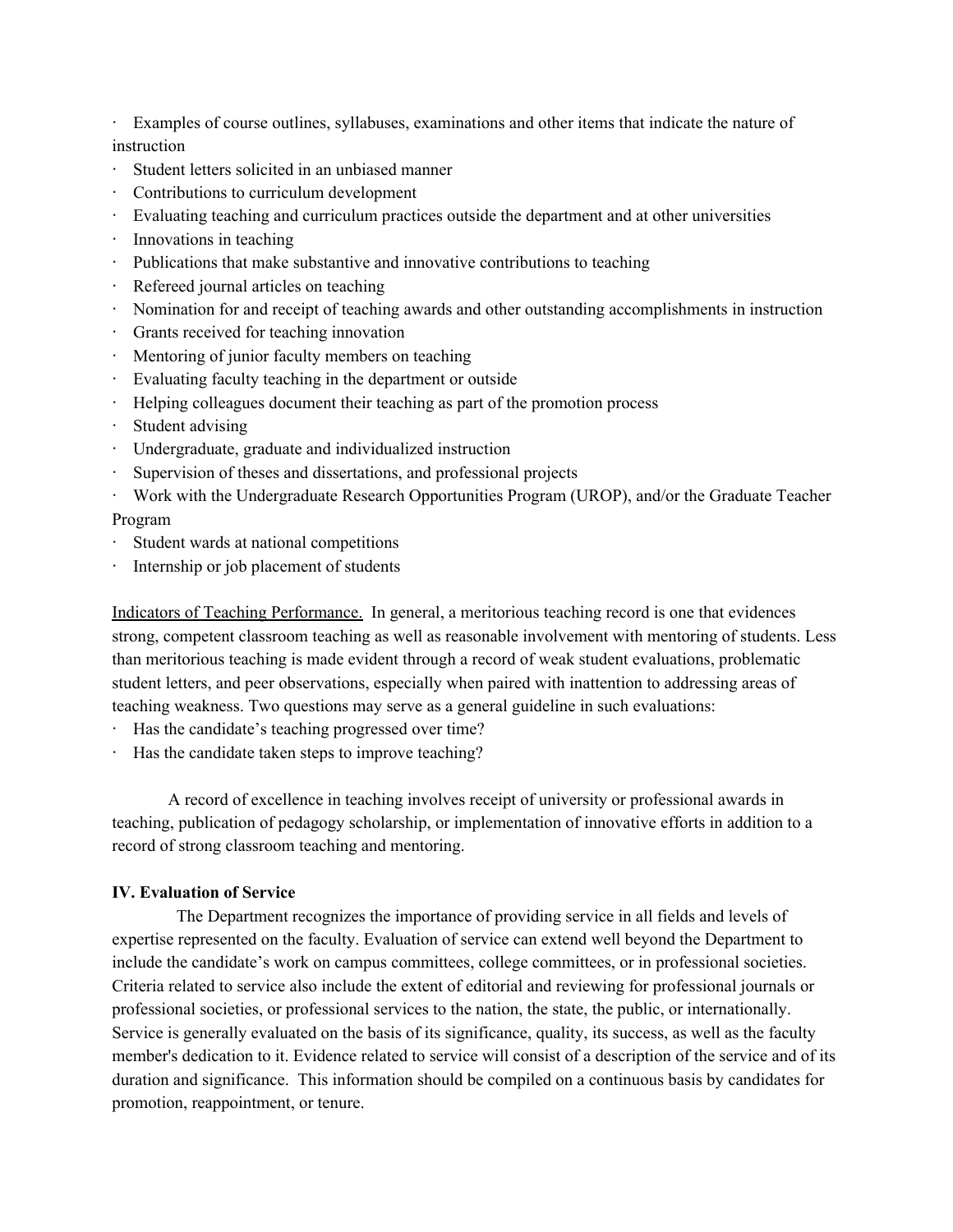Measures to Assess Service and Outreach. Service and outreach work can take a variety of forms. The list below is intended to be suggestive and is by no means exhaustive:

· Department, college and university committees: Participation in and membership on department, college and university committees including standing, ad-hoc, advisory and search committees.

Participation in professional and educational organizations, consultation, research and contributions to workshops and conferences.

Government and industry consulting: Scholars as well as respected professionals are encouraged to serve as expert advisors to governmental and non-governmental organizations and professional bodies, particularly in the area of policy development, research and/or creative work.

· Community service: Participating in community activities related to the candidate's academic expertise—for example, membership on education boards, serving on non-profit organizations' boards of directors, providing creative and professional services to non-profit organizations without remuneration.

· Professional education: Conducting workshops for professionals in the fields represented on the faculty if that work entails teaching professional skills and practice.

Public education: Assisting the public in using information technology and communication media to their fullest potential.

· Professional, scholarly and creative association activities: Providing leadership in professional associations, organizing conferences, serving as an officer of professional organizations and undertaking peer reviews of conference papers and submissions to electronic journals and multimedia outlets.

Administrative services: Journal editorship, member of editorial boards.

Evaluative work: Jurying exhibitions, competitions and presentations, serving as external reviewer for academic and professional programs, reviewing journal articles, book proposals and government grants/fellowships.

Indicators of Service Performance: Participation in department and/or university services and outreach activities is a minimum requirement for reappointment. Tenure and promotion to associate professor requires at least meritorious service. Meritorious performance in service and outreach includes participation and involvement in professional and educational activities, institutions and associations as well as activities relating to participation in and membership on university and departmental committees.

#### *Policies for Reappointment and Promotion for Non-Tenure-Track Faculty Member*s

Faculty members appointed at the rank of Instructor or Senior Instructor are to undergo an annual review based on the criteria established by the terms of their initial contract (e.g., 75 percent teaching, 25 percent service) and by the measurements outlined in this document. The guidelines set forth by the University of Colorado – Boulder's Office of Faculty Affairs for the appointment, evaluation and promotion of lecturer and instructor rank faculty apply in these cases and can be foun[d](https://www.colorado.edu/facultyaffairs/sites/default/files/attached-files/lecturer_instructor_appointment_evaluation_promotion_guidelines_2017_revisions_remediated_091917.pdf) [here.](https://www.colorado.edu/facultyaffairs/sites/default/files/attached-files/lecturer_instructor_appointment_evaluation_promotion_guidelines_2017_revisions_remediated_091917.pdf)

#### I. INSTRUCTORS

1. DEFINITION: The title of Instructor is a non-tenure-track faculty position. Instructors normally hold a terminal degree appropriate for the discipline. Appointment may range from less than 50% to full-time.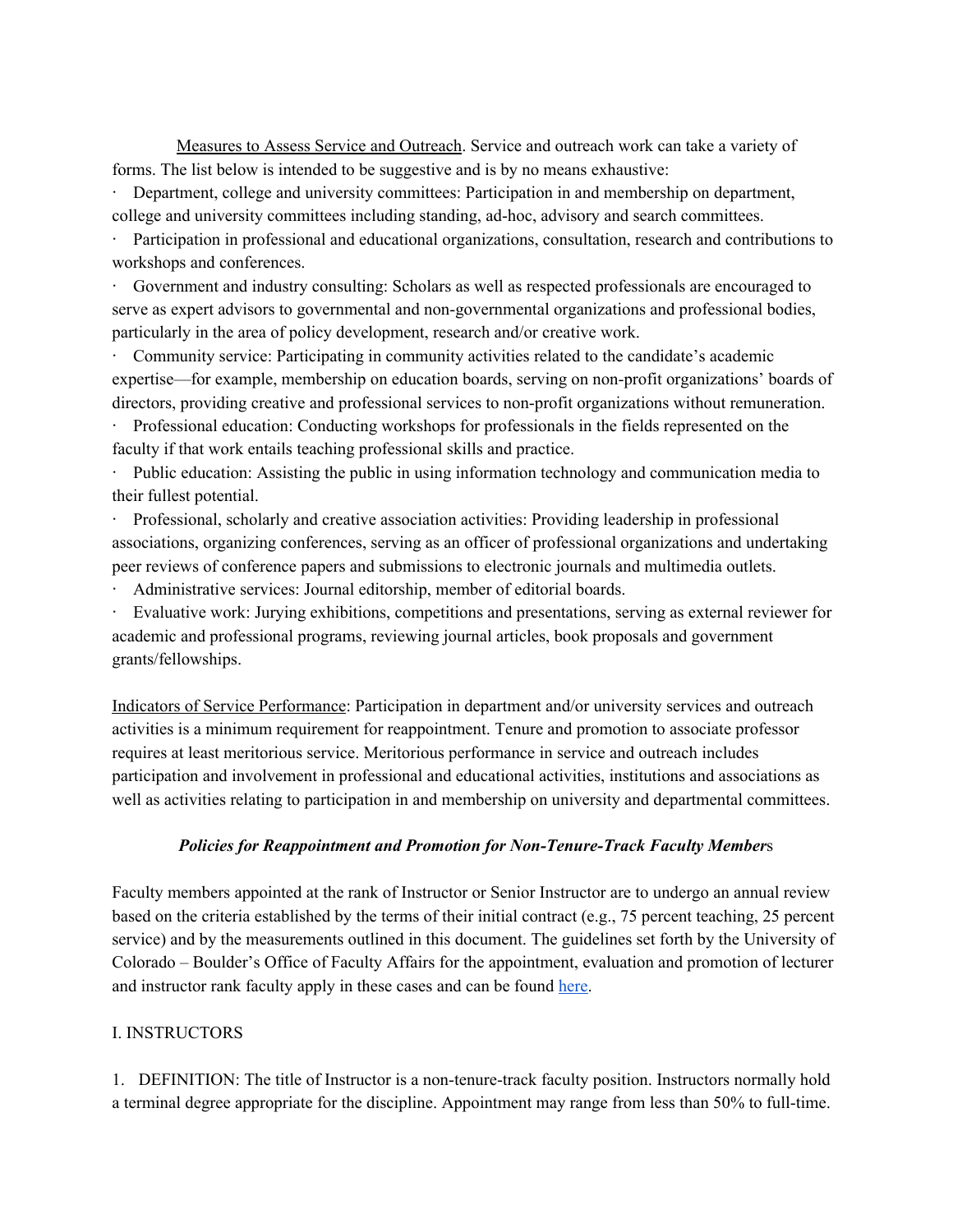Instructors usually teach undergraduate courses and may have advising responsibilities and some limited administrative responsibilities in addition. Application to the Graduate School for graduate faculty status is required in order for instructors to teach at the graduate level, including service on graduate committees.

2. APPOINTMENT AND REAPPOINTMENT: Appointment as a full-time Instructor may be made through a CU System Instructor Employment Agreement (available on the Office of Faculty Affairs website). Full-time instructors with at least 50% teaching in their annual merit formulas qualify for placement on this Agreement. The appointment should be for three years. An appointment for less than three years is permitted if a probationary period is needed, or if the need for teaching is less than three years. This Agreement is accompanied by a CU Boulder campus letter of offer that describes, among other things, annual merit weights and the 50% teaching requirement. Instructors will be reviewed every year as part of the annual merit process and must undergo a formal review for reappointment before the end of their final year of appointment, preferably in the first semester of that year.

### *Formal Review for Reappointment*

An instructor undergoing a formal review for reappointment (preferably during the first semester of their final year of appointment) will submit the following materials to the department chair for evaluation by a primary unit evaluation committee:

- a current vita
- FCQ reports for all courses taught
- a teaching statement
- a peer evaluation of teaching by a tenure-track or tenured faculty member from within the department
- a service statement
- a teaching portfolio that includes all course syllabi and may also include:
	- letters from students
	- sample assignments
	- documentation of student achievements / placements
	- documentation of extracurricular student experiences developed by the instructor as a supplement to classroom instruction

In most cases, reappointments of instructors will be for more than one year and may be for up to three years. However, when a reappointment process results in recommendation of a one-year probationary period to correct problems in performance, a one-year reappointment will be permitted; during the course of that year, another evaluation should take place that would result in either a multi-year reappointment or non-reappointment. Appointments as a 1) part-time instructor and 2) full-time instructor not qualifying for placement on a CU System Agreement are at-will appointments and are subject to the limitations and restrictions defined by Colorado Statute and by the University's "at-will" policy. A letter of offer for the initial appointment must be for more than one year and may be up to four years. Annual merit weights will be defined in the letter of appointment. Instructors will be reviewed every year as part of the annual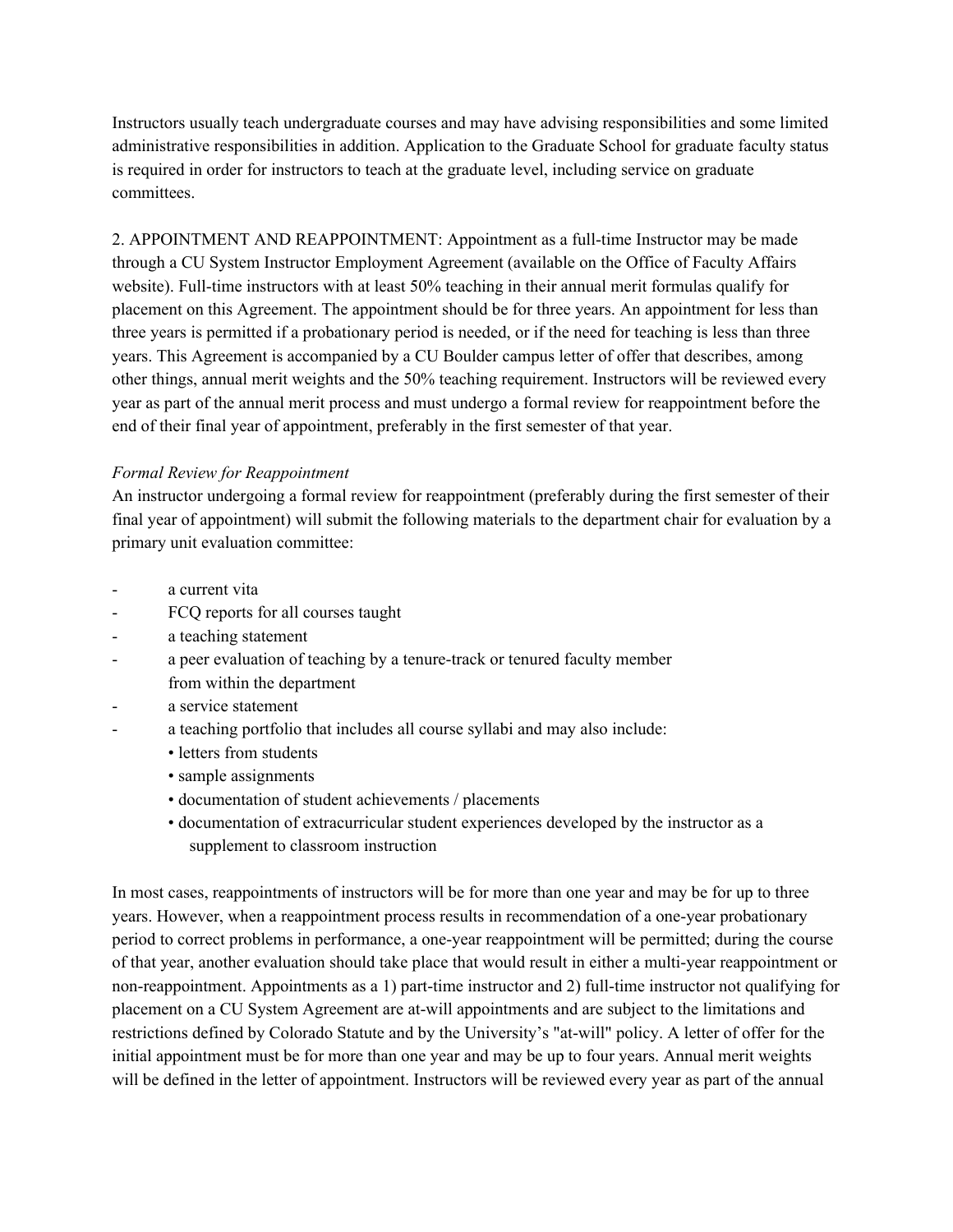merit process and must undergo a formal review for reappointment before the end of their final year of appointment, preferably in the first semester of that year.

3. EVALUATION: Evaluation for annual merit will be based upon the merit weighting defined at the time of appointment unless it is subsequently modified in writing. The criteria used for annual evaluation must be available in writing to all faculty. Instructors need to maintain currency in their area of teaching, and such currency should be demonstrated during the annual evaluation. Annual merit evaluations will be conducted by the unit using procedures established in writing.

4. PROMOTION TO THE RANK OF SENIOR INSTRUCTOR: Instructors will normally be considered for promotion to the rank of Senior Instructor after a period of six years of continuous appointment at the rank of Instructor at greater than 50% time. Up to three years' credit towards promotion, based on previous academic service, may be awarded at the time of initial appointment. Promotion after six years is not mandatory, nor is it a right. The review for promotion should include a rigorous accounting of the candidate's teaching record, using multiple measures, an evaluation of the individual's service, and a demonstration of the individual's continued currency in the field.

### II. SENIOR INSTRUCTORS

1. DEFINITION: The title of Senior Instructor is a non-tenure-track faculty position. Senior Instructors normally hold a terminal degree appropriate for the discipline. Appointment may range from less than 50% to full-time. Senior Instructors generally teach undergraduate courses and may have advising responsibilities and some administrative responsibilities in addition.

2. APPOINTMENT AND REAPPOINTMENT: Appointment as a full-time Senior Instructor is made through the CU System's Instructor Employment Agreement (available on the Office of Faculty Affairs website), assuming the Senior Instructor meets the qualifications for placement on such an agreement, described above. A letter of initial appointment should be for three years. This agreement is accompanied by a CU Boulder campus letter of offer that describes, among other things, annual merit weights. Senior Instructors will be reviewed every year as part of the annual merit process. Senior Instructors must undergo a formal review for reappointment before the end of their final year of appointment, preferably in the first semester of that year. After the first three-year appointment, the Senior Instructor will undergo a formal, but expedited review. The chair and/or dean will review the Senior Instructors file. If the Senior Instructor has been meeting or exceeding expectations, as indicated by appropriate measures of teaching, for example, then a new three-year contract may be issued. If the chair and/or dean see the need for a full review, that review will be conducted.

## *Formal Review for Reappointment*

An instructor undergoing a formal review for reappointment (preferably during the first semester of their final year of appointment) will submit the following materials to the department chair for evaluation by a primary unit evaluation committee: